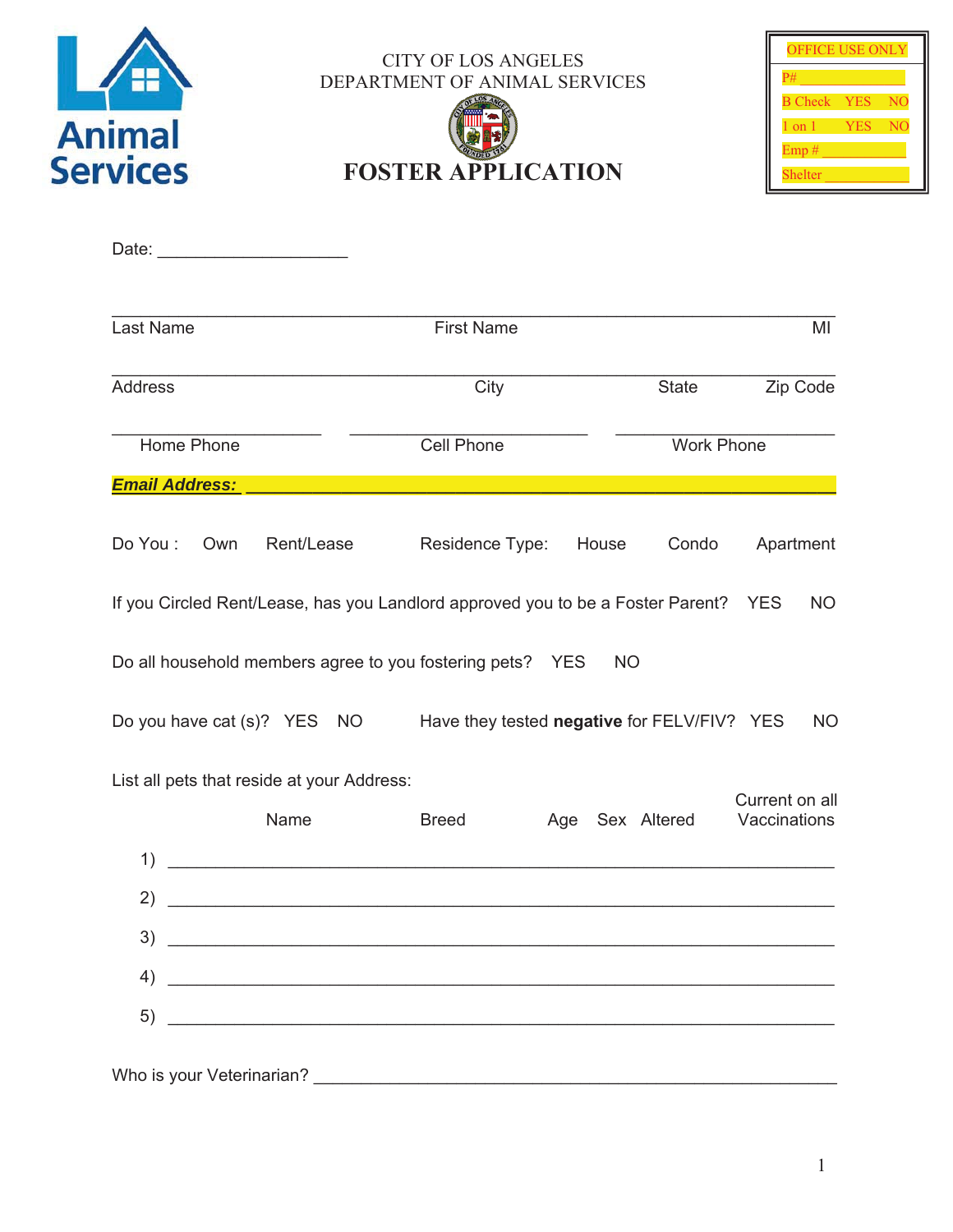| Which Shelter would you like to be a Foster Parent for? (CIRCLE ONE ONLY)<br>HOURS: Monday & Holidays: Closed; Tuesday-Saturday: 8am-5pm; Sunday: 11am-5pm |                                                                    |                                                                           |  |  |
|------------------------------------------------------------------------------------------------------------------------------------------------------------|--------------------------------------------------------------------|---------------------------------------------------------------------------|--|--|
| <b>EAST VALLEY</b><br>14409 Vanowen St.<br>Van Nuys, CA 91405                                                                                              | <b>WEST VALLEY</b><br>20655 Plummer Street<br>Chatsworth, CA 91311 | <b>NORTH CENTRAL</b><br>3201 Lacy Street<br>Los Angeles, CA 90031         |  |  |
| <b>SOUTH LOS ANGELES</b><br>1850 W. 60th St.<br>Los Angeles, CA 90047                                                                                      | <b>HARBOR</b><br>957 N. Gaffey Street<br>San Pedro, CA 90731       | <b>WEST LOS ANGELES</b><br>11361 West Pico Blvd.<br>Los Angeles, CA 90064 |  |  |
| You will be required to bring foster pets in periodically for check-ups and vaccinations, do you<br>have transportation? YES NO                            |                                                                    |                                                                           |  |  |
| Are you willing to administer medication if need be? YES NO                                                                                                |                                                                    |                                                                           |  |  |
| Are you a member of a rescue organization? YES<br><b>NO</b>                                                                                                |                                                                    |                                                                           |  |  |
| If yes, which one? _ Homes Fur All - www.HomesFurAll.com                                                                                                   |                                                                    |                                                                           |  |  |
| Have you ever been investigated by Animal Services? YES NO                                                                                                 |                                                                    |                                                                           |  |  |
|                                                                                                                                                            |                                                                    |                                                                           |  |  |
|                                                                                                                                                            |                                                                    |                                                                           |  |  |
| Do you have experience with foster care for adult pets and un-weaned pets?<br><b>YES</b><br><b>NO</b>                                                      |                                                                    |                                                                           |  |  |
| Please select your preference below and indicate how many pets that you would be willing to<br>foster at one time:                                         |                                                                    |                                                                           |  |  |
| How many?<br><b>Kittens</b>                                                                                                                                | <b>Adult Dogs</b>                                                  | How many?                                                                 |  |  |
| How many?<br>Puppies $\Box$                                                                                                                                | <b>Adult Cats</b>                                                  | How many?                                                                 |  |  |

**\_\_\_\_\_\_\_\_\_\_\_\_\_\_\_\_\_\_\_\_\_\_\_\_\_\_\_\_\_\_\_\_\_\_\_\_\_\_ \_\_\_\_\_\_\_\_\_\_\_\_\_\_\_\_\_\_\_\_\_**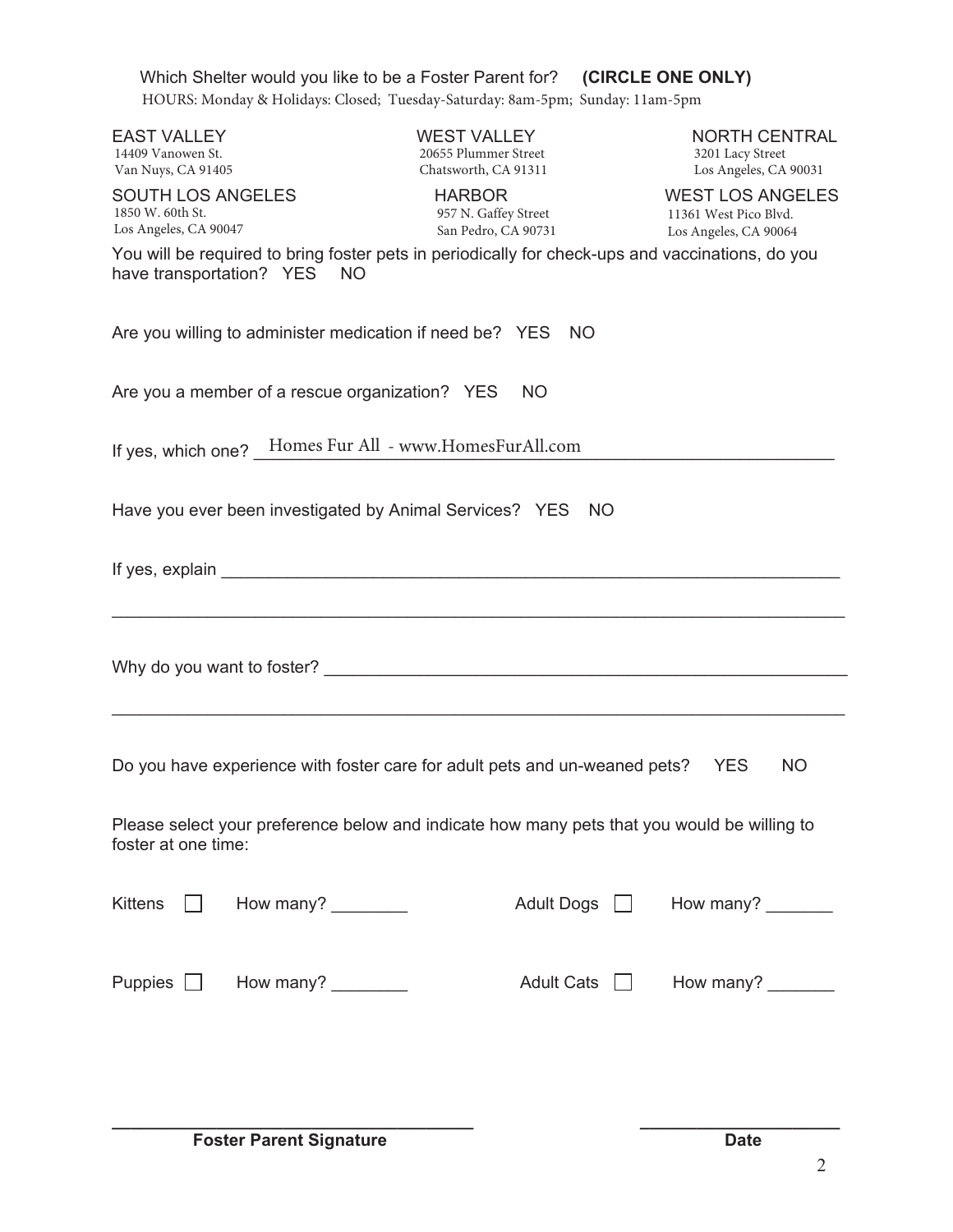

#### CITY OF LOS ANGELES DEPARTMENT OF ANIMAL SERVICES



## **FOSTER PARENT AGREEMENT**

As a Foster Parent for the City of Los Angeles Department of Animal Services (LAAS) you are required to abide by the terms of the Foster Parent Agreement. If accepted and in consideration of becoming such, my initials and signature below, indicate that **I understand and agree to the following terms and conditions:**



If applicable, All potential Foster Parents must attend a Bottle Baby Foster 1 on 1 training or orientation.

Once a Foster Pet is weaned (8wks for puppies/kittens) it must be returned by the Foster Parent to the Shelter and impounded back into Chameleon.

Foster Parent agrees to provide reasonable time, proper and sufficient food, water, shelter, kind treatment, and proper veterinary medical care for the pet (s) in his/her care, at all times. **Cats cannot roam free.** If your Foster Pet escapes, you will need to provide us with a written statement.

As with all pets, LAAS does its best to find each Foster Pet a good home; However, LAAS **cannot** guarantee that all Foster Pets will be adopted nor guarantee, whatsoever, the health, temperament, mental disposition, and training of any of the Shelter/Foster Pets.

LAAS will be allowed to inspect the premises, in which the Foster Pet (s) will be/are maintained, from time to time, for the purpose of determining the suitability. Foster Pets are only temporarily in my care and remain the property of LAAS and are subject to relinquishment at anytime. Failure to return a Foster Pet will result in termination and a "do not adopt" status and legal action.



I agree that I **will not** relinquish custody of the Foster Pet (s) to anyone **except** LAAS, even temporarily, and if the Foster Pet dies in my care, the body must be returned to the Shelter for disposal and its death noted in our system.

I agree to contact LAAS immediately, if the Foster Pet (s); need medical care of any kind, and shall be brought into the Shelter for further evaluation. At that time a decision will be made by LAAS whether the Foster Pet (s) must stay at the Shelter or if they can return to the Foster home where the Foster Parent will administer medications, if provided. **Note: Private Veterinary costs incurred by the Foster Parent WILL NOT be reimbursed by LAAS nor will other expenses such as food, toys, litter.** 

**I declare under penalty of perjury that all statements on this application form and attachments are true and correct to the best of my knowledge. I understand that false, misleading or incomplete information shall be cause for disqualification and/or termination.**

**\_\_\_\_\_\_\_\_\_\_\_\_\_\_\_\_\_\_\_\_\_\_\_\_\_\_\_\_\_\_\_\_\_\_\_\_\_\_ \_\_\_\_\_\_\_\_\_\_\_\_\_\_\_\_\_\_\_\_\_**